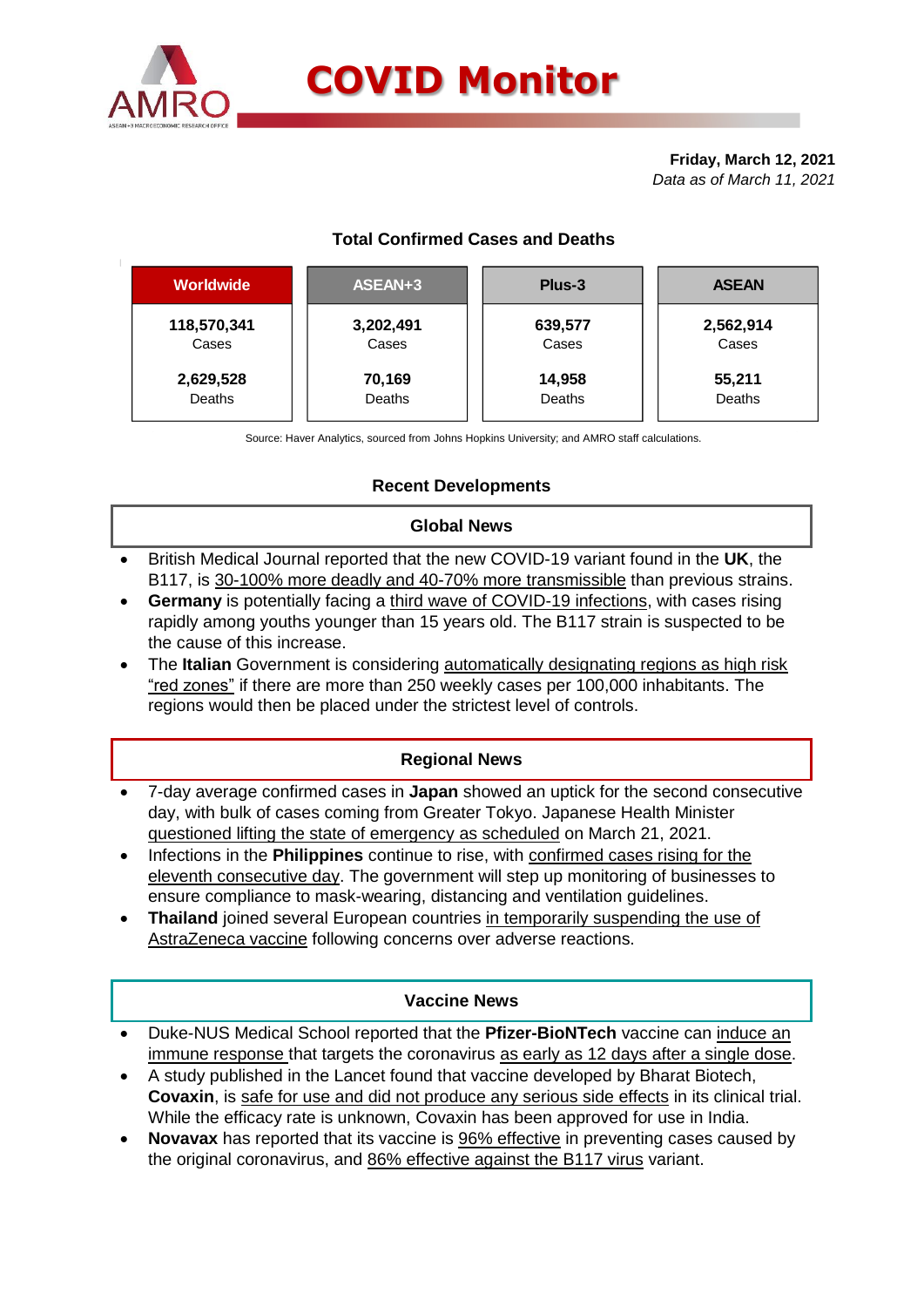| <b>Economy</b>       | <b>Total Cases</b><br>(000) | Cases per 1M<br><b>Population</b> | New Cases <sup>1</sup> | <b>New Cases</b><br>since 2020 <sup>2</sup> | <b>New Cases</b><br>per 1M Pop. <sup>1</sup> | <b>ANew</b><br>$\text{Case} \mathsf{s}^1$ | $\Delta$ % New<br>$\text{Case}$ <sup>1</sup> | <b>Total</b><br><b>Deaths</b> | <b>New</b><br>Deaths <sup>1</sup> | <b>Fatality</b><br>Rate (%) |
|----------------------|-----------------------------|-----------------------------------|------------------------|---------------------------------------------|----------------------------------------------|-------------------------------------------|----------------------------------------------|-------------------------------|-----------------------------------|-----------------------------|
| Global               | 118,570                     |                                   | 409,997                |                                             |                                              | 31,861                                    | 0.4                                          | 2,629,528                     | 8,479                             | 2.2                         |
| ASEAN+3              | 3,202                       |                                   | 12,605                 |                                             |                                              | 60                                        | 0.4                                          | 70.169                        | 252                               | 2.2                         |
| Plus-3               | 640                         |                                   | 1,548                  |                                             |                                              | 92                                        | 0.2                                          | 14,958                        | 51                                | 2.3                         |
| <b>ASEAN</b>         | 2,563                       |                                   | 11,056                 |                                             |                                              | $-31$                                     | 0.4                                          | 55,211                        | 201                               | 2.2                         |
|                      |                             |                                   |                        |                                             |                                              |                                           |                                              |                               |                                   |                             |
| China                | 90                          | 64                                | 11                     | Л.                                          | $\mathbf{0}$                                 | 0                                         | 0.0                                          | 4,636                         | $\Omega$                          | 5.1                         |
| Hong Kong, China     | 11                          | 1,460                             | 14                     |                                             | $\overline{2}$                               | $-5$                                      | 0.1                                          | 203                           | 0                                 | 1.8                         |
| Japan                | 444                         | 3,528                             | 1,089                  |                                             | 9                                            | 49                                        | 0.2                                          | 8,457                         | 46                                | 1.9                         |
| Korea                | 95                          | 1,819                             | 435                    |                                             | 8                                            | 47                                        | 0.5                                          | 1,662                         | 5                                 | 1.8                         |
|                      |                             |                                   |                        |                                             |                                              |                                           |                                              |                               |                                   |                             |
| Indonesia            | 1,404                       | 5,202                             | 6,089                  |                                             | 23                                           | $-549$                                    | 0.4                                          | 38,049                        | 165                               | 2.7                         |
| Malaysia             | 319                         | 9,613                             | 1,632                  |                                             | 49                                           | $-403$                                    | 0.5                                          | 1,200                         | $\overline{7}$                    | 0.4                         |
| Philippines          | 607                         | 5,517                             | 3,197                  |                                             | 29                                           | 913                                       | 0.5                                          | 12,608                        | 29                                | 2.1                         |
| Singapore            | 60                          | 10,535                            | 10                     |                                             | $\overline{2}$                               | $-4$                                      | 0.0                                          | 29                            | 0                                 | 0.0                         |
| Thailand             | 27                          | 391                               | 62                     |                                             | 4                                            | 5                                         | 0.2                                          | 85                            | $\mathbf 0$                       | 0.3                         |
|                      |                             |                                   |                        |                                             |                                              |                                           |                                              |                               |                                   |                             |
| Brunei Darussalam    | 0.19                        | 426                               | $\mathbf{1}$           |                                             |                                              | 0                                         | 0.3                                          | 3                             | $\Omega$                          | 1.6                         |
| Cambodia             | 1.23                        | 73                                | 42                     |                                             | 3                                            | 15                                        | 4.0                                          |                               | 0                                 | 0.1                         |
| Lao PDR              | 0.05                        | $\overline{7}$                    | $\mathbf 0$            |                                             | $\overline{0}$                               | 0                                         | 0.9                                          | $\Omega$                      | $\Omega$                          | 0.0                         |
| Myanmar              | 142.11                      | 2,662                             | 16                     |                                             | $\overline{0}$                               | -6                                        | 0.0                                          | 3,201                         | $\Omega$                          | 2.3                         |
| Vietnam              | 2.53                        | 26                                | 6                      |                                             | $\Omega$                                     | -3                                        | 0.3                                          | 35                            | 0                                 | 1.4                         |
|                      |                             |                                   |                        |                                             |                                              |                                           |                                              |                               |                                   |                             |
| Australia            | 29                          | 1,120                             | 12                     | $\Lambda$                                   | $\overline{0}$                               | $\overline{2}$                            | 0.0                                          | 909                           | $\Omega$                          | 3.1                         |
| Brazil               | 11,278                      | 53,354                            | 69,141                 |                                             | 327                                          | 11,531                                    | 0.6                                          | 272,889                       | 1,703                             | 2.4                         |
| France               | 3,963                       | 60,977                            | 21,793                 |                                             | 335                                          | 857                                       | 0.6                                          | 89,328                        | 279                               | 2.3                         |
| Germany              | 2,547                       | 30,690                            | 8,889                  |                                             | 107                                          | 712                                       | 0.4                                          | 73.120                        | 224                               | 2.9                         |
| India                | 11,309                      | 8,257                             | 19,298                 |                                             | 14                                           | 3,545                                     | 0.2                                          | 158,306                       | 108                               | 1.4                         |
| United Kingdom       | 4,255                       | 63,262                            | 7,622                  |                                             | 113                                          | 937                                       | 0.2                                          | 125,403                       | 197                               | 2.9                         |
| <b>United States</b> | 29,172                      | 88,119                            | 65,423                 |                                             | 198                                          | 6,449                                     | 1.2                                          | 528,494                       | 1,497                             | 1.8                         |

# **ASEAN+3 and Selected Economies: Confirmed COVID-19 Cases and Deaths**

Source: Haver Analytics, sourced from Johns Hopkins University; AMRO staff calculations.

1/ Values show the 7-day average.

2/ Since January 31, 2020.

#### **Vaccine Tracker**

#### **ASEAN+3 and Selected Economies: Total Vaccines Administered**



Source: Haver Analytics, sourced from Our World in Data; and AMRO staff calculations.

Note: Single vaccination doses only. This does not measure the number of people vaccinated, as two doses are usually required with available vaccines. Data is reported at irregular intervals; numbers show latest available.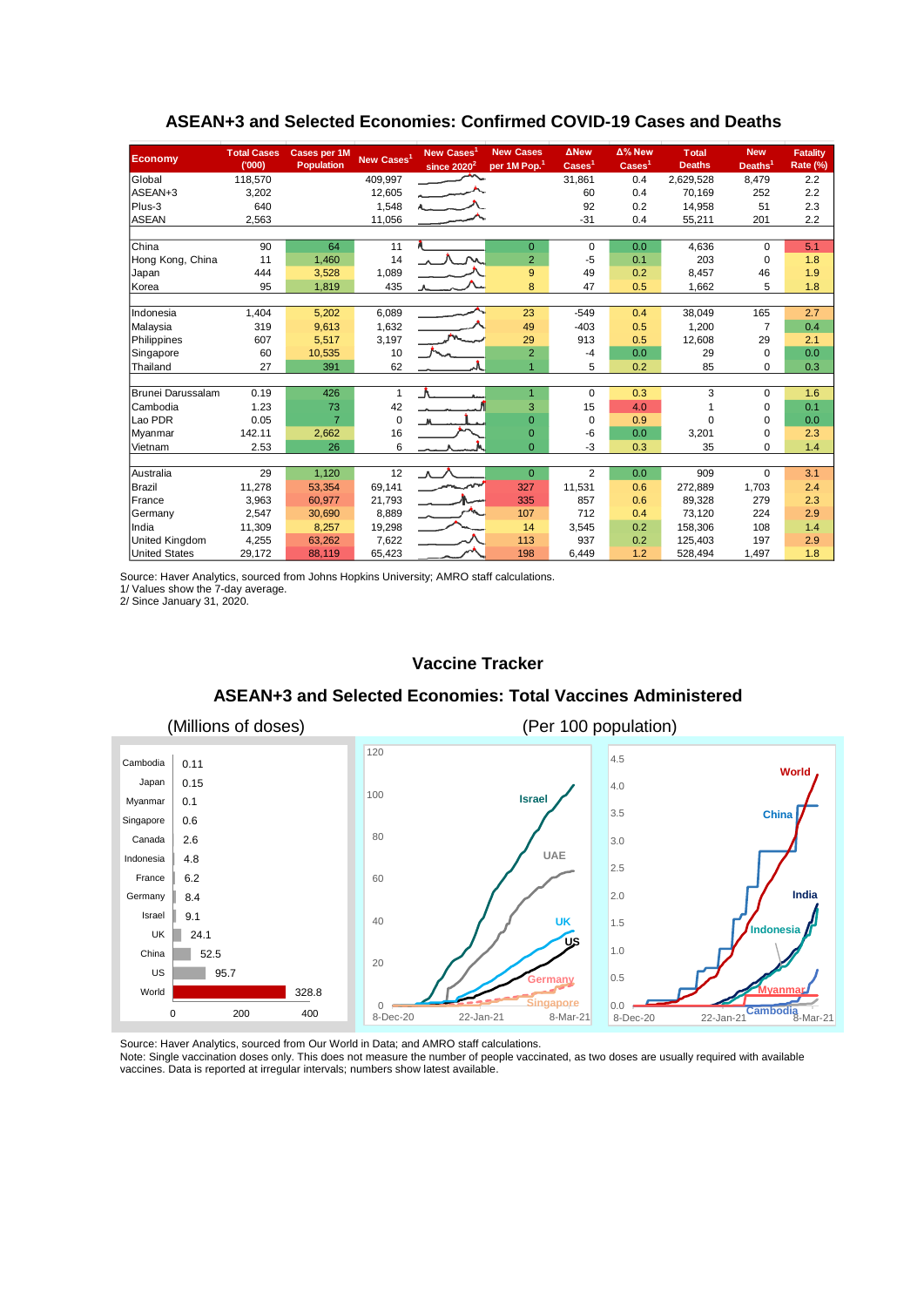

# **World: Confirmed Cases by Region**

Source: Haver Analytics, sourced from Johns Hopkins University; and AMRO staff calculations.